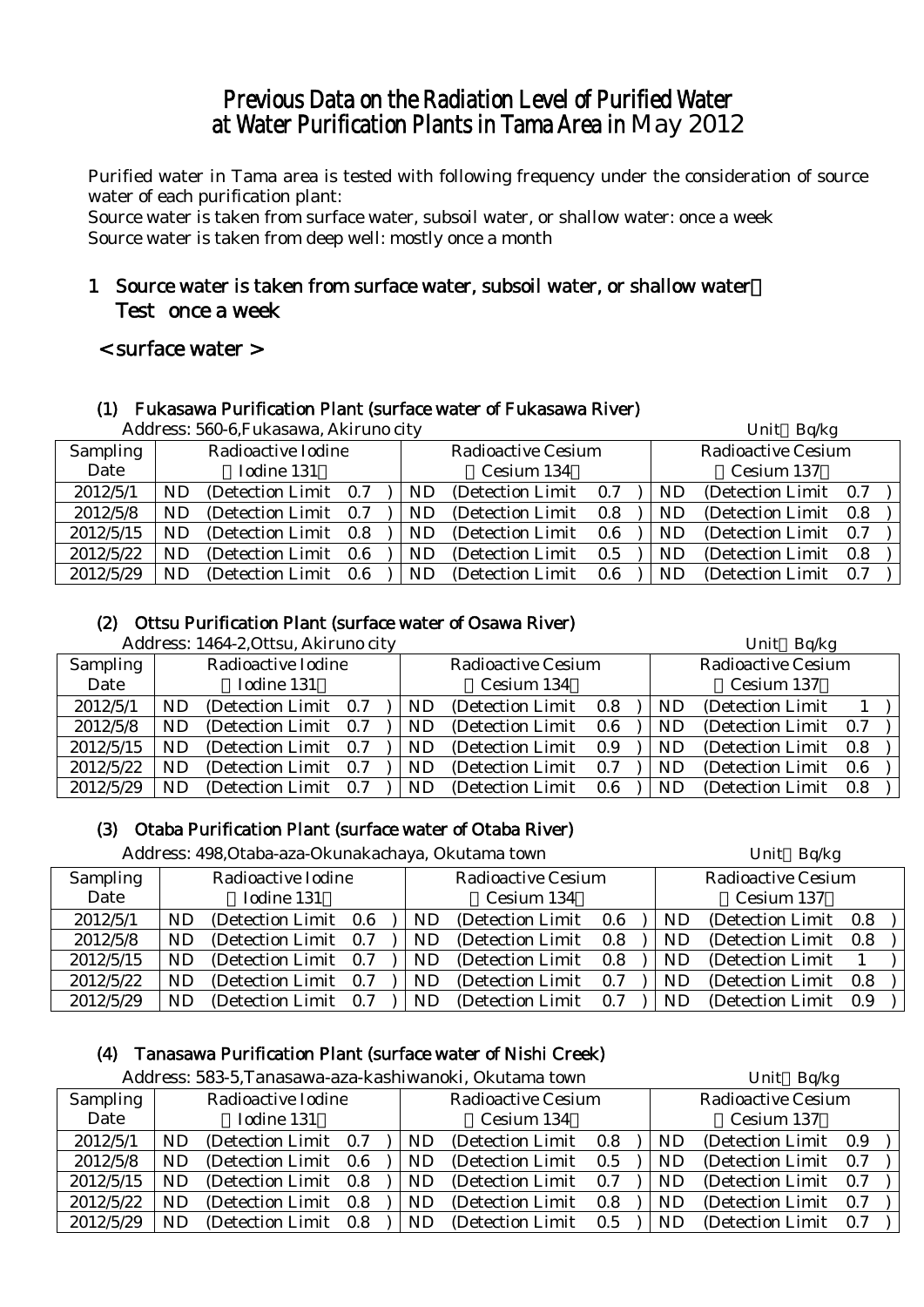# (5) Himura Purification Plant (surface water of Kawanori Valley)

|                 |                             | Address: 47, Sakai-aza- Himura, Okutama town |     |  |     |                           |     | Unit Bq/kg |                           |     |  |  |
|-----------------|-----------------------------|----------------------------------------------|-----|--|-----|---------------------------|-----|------------|---------------------------|-----|--|--|
| <b>Sampling</b> |                             | Radioactive Iodine                           |     |  |     | <b>Radioactive Cesium</b> |     |            | <b>Radioactive Cesium</b> |     |  |  |
| Date            | Iodine 131                  |                                              |     |  |     | Cesium 134                |     |            | Cesium 137                |     |  |  |
| 2012/5/3        | (Detection Limit 0.8)<br>ND |                                              |     |  | ND. | (Detection Limit 0.9)     |     | ND         | (Detection Limit 0.8)     |     |  |  |
| 2012/5/10       | <b>ND</b>                   | (Detection Limit 0.7)                        |     |  | ND. | (Detection Limit)         | 0.6 | ND         | (Detection Limit)         | 0.8 |  |  |
| 2012/5/17       | ND.                         | (Detection Limit 0.8)                        |     |  | ND. | (Detection Limit)         | 0.8 | ND.        | (Detection Limit)         | 0.9 |  |  |
| 2012/5/24       | ND                          | (Detection Limit 0.7)                        |     |  | ND  | (Detection Limit)         | 0.6 | ND         | (Detection Limit)         | 0.7 |  |  |
| 2012/5/31       | ND.                         | (Detection Limit)                            | 0.6 |  | ND. | (Detection Limit)         | 0.7 | ND.        | (Detection Limit)         | 0.8 |  |  |

#### (6) Hikawa Purification Plant (surface water of Kawanori Valley)

Address: 316.Hikawa-aza- ohikawa. Okutama town Unit Bq/kg Unit Bq/kg

|           |    | 7 iddi cəə. 010,1 mid wa aza "onmawa," Ondiama təwif |     |    |                           |     |    | $U$ IIIL $U \psi$ <sub>1</sub> |     |
|-----------|----|------------------------------------------------------|-----|----|---------------------------|-----|----|--------------------------------|-----|
| Sampling  |    | Radioactive Iodine                                   |     |    | <b>Radioactive Cesium</b> |     |    | <b>Radioactive Cesium</b>      |     |
| Date      |    | Iodine 131                                           |     |    | Cesium 134                |     |    | Cesium 137                     |     |
| 2012/5/6  | ND | (Detection Limit 0.7)                                |     | ND | (Detection Limit)         | 0.7 | ND | (Detection Limit)              | 0.8 |
| 2012/5/13 | ND | (Detection Limit 0.7)                                |     | ND | (Detection Limit)         | 0.8 | ND | (Detection Limit)              | 0.9 |
| 2012/5/20 | ND | (Detection Limit 0.7)                                |     | ND | (Detection Limit)         | 0.8 | ND | (Detection Limit)              | 0.8 |
| 2012/5/27 | ND | (Detection Limit)                                    | 0.7 | ND | (Detection Limit)         | 0.8 | ND | (Detection Limit)              | 0.8 |

## (7) Tokura Purification Plant (surface water of Bonbori River,Aki River )

|                 |            | Address: 261-2, Tokura, Akiruno city |  |     |                           |     |     | Unit Bq/kg                |  |
|-----------------|------------|--------------------------------------|--|-----|---------------------------|-----|-----|---------------------------|--|
| <b>Sampling</b> |            | Radioactive Iodine                   |  |     | <b>Radioactive Cesium</b> |     |     | <b>Radioactive Cesium</b> |  |
| Date            | Iodine 131 |                                      |  |     | Cesium 134                |     |     | Cesium 137                |  |
| 2012/5/7        | ND         | (Detection Limit 0.8)                |  | ND. | (Detection Limit 0.6)     |     | ND  | (Detection Limit 0.6)     |  |
| 2012/5/14       | ND         | (Detection Limit 0.7)                |  | ND  | (Detection Limit)         | 0.6 | ND  | (Detection Limit 0.9)     |  |
| 2012/5/21       | ND.        | (Detection Limit 0.6)                |  | ND  | (Detection Limit)         | 0.6 | ND. | (Detection Limit 0.7)     |  |
| 2012/5/28       | ND         | (Detection Limit 0.7)                |  | ND  | (Detection Limit)         | 0.5 | ND. | (Detection Limit 0.6)     |  |

## (8) Nippara Purification Plant (surface water of Karo Valley)

| Address: 1055-5, Nippara-aza- Ogawa, Okutama town<br>Unit Bq/kg<br><b>Radioactive Cesium</b><br>Radioactive Iodine<br><b>Radioactive Cesium</b><br>Sampling<br>Iodine 131<br>Date<br>Cesium 134<br>Cesium 137<br>2012/5/10<br>(Detection Limit 0.7)<br>(Detection Limit 0.6)<br>(Detection Limit)<br>ND.<br>ND.<br>ND.<br>0.8<br>2012/5/17<br>(Detection Limit 0.7)<br>(Detection Limit 0.6<br>(Detection Limit)<br>ND.<br><b>ND</b><br>ND.<br>0.6<br>2012/5/24<br>(Detection Limit 0.7)<br>ND<br>(Detection Limit 0.7)<br>(Detection Limit)<br><b>ND</b><br>ND.<br>0.7 |     |                       |  |           |                   |     |     |                       |  |
|-------------------------------------------------------------------------------------------------------------------------------------------------------------------------------------------------------------------------------------------------------------------------------------------------------------------------------------------------------------------------------------------------------------------------------------------------------------------------------------------------------------------------------------------------------------------------|-----|-----------------------|--|-----------|-------------------|-----|-----|-----------------------|--|
|                                                                                                                                                                                                                                                                                                                                                                                                                                                                                                                                                                         |     |                       |  |           |                   |     |     |                       |  |
|                                                                                                                                                                                                                                                                                                                                                                                                                                                                                                                                                                         |     |                       |  |           |                   |     |     |                       |  |
|                                                                                                                                                                                                                                                                                                                                                                                                                                                                                                                                                                         |     |                       |  |           |                   |     |     |                       |  |
|                                                                                                                                                                                                                                                                                                                                                                                                                                                                                                                                                                         |     |                       |  |           |                   |     |     |                       |  |
|                                                                                                                                                                                                                                                                                                                                                                                                                                                                                                                                                                         |     |                       |  |           |                   |     |     |                       |  |
| 2012/5/31                                                                                                                                                                                                                                                                                                                                                                                                                                                                                                                                                               | ND. | (Detection Limit 0.8) |  | <b>ND</b> | (Detection Limit) | 0.7 | ND. | (Detection Limit 0.8) |  |

#### (9) Ogouchi Purification Plant (surface water of Kumoburo Valley)

|           |           | Address:1310-10, Tozura-aza-Amefuri, Okutama town |                                 |                   |         |                           | Unit Bq/kg |                       |  |  |
|-----------|-----------|---------------------------------------------------|---------------------------------|-------------------|---------|---------------------------|------------|-----------------------|--|--|
| Sampling  |           | Radioactive Iodine                                | <b>Radioactive Cesium</b>       |                   |         | <b>Radioactive Cesium</b> |            |                       |  |  |
| Date      |           | Iodine 131                                        |                                 | Cesium 134        |         |                           | Cesium 137 |                       |  |  |
| 2012/5/10 | ND.       | (Detection Limit 0.6)                             | ND.                             | (Detection Limit) | $0.6\,$ |                           | ND         | (Detection Limit 0.8) |  |  |
| 2012/5/17 | <b>ND</b> | (Detection Limit 0.8)                             | ND.                             | (Detection Limit) | 0.5     |                           | ND         | (Detection Limit 0.8) |  |  |
| 2012/5/24 | ND        | (Detection Limit 0.7)                             | ND.                             | (Detection Limit) | 0.8     |                           | ND.        | (Detection Limit 0.6) |  |  |
| 2012/5/31 | ND        | (Detection Limit 0.6)                             | (Detection Limit)<br>ND.<br>0.4 |                   |         |                           | ND         | (Detection Limit 0.9) |  |  |

## < subsoil water >

## (1) Nariki Purification Plant (subsoil water of Nariki River)

Address: 7-1591-3, Nariki, Oume city Unit Bq/kg Sampling Date Radioactive Iodine Iodine 131 Radioactive Cesium Cesium 134 Radioactive Cesium Cesium 137 2012/5/2 | ND (Detection Limit 0.7 ) | ND (Detection Limit 0.7 ) | ND (Detection Limit 0.8 2012/5/9 | ND (Detection Limit 0.7 ) | ND (Detection Limit 0.7 ) | ND (Detection Limit 0.6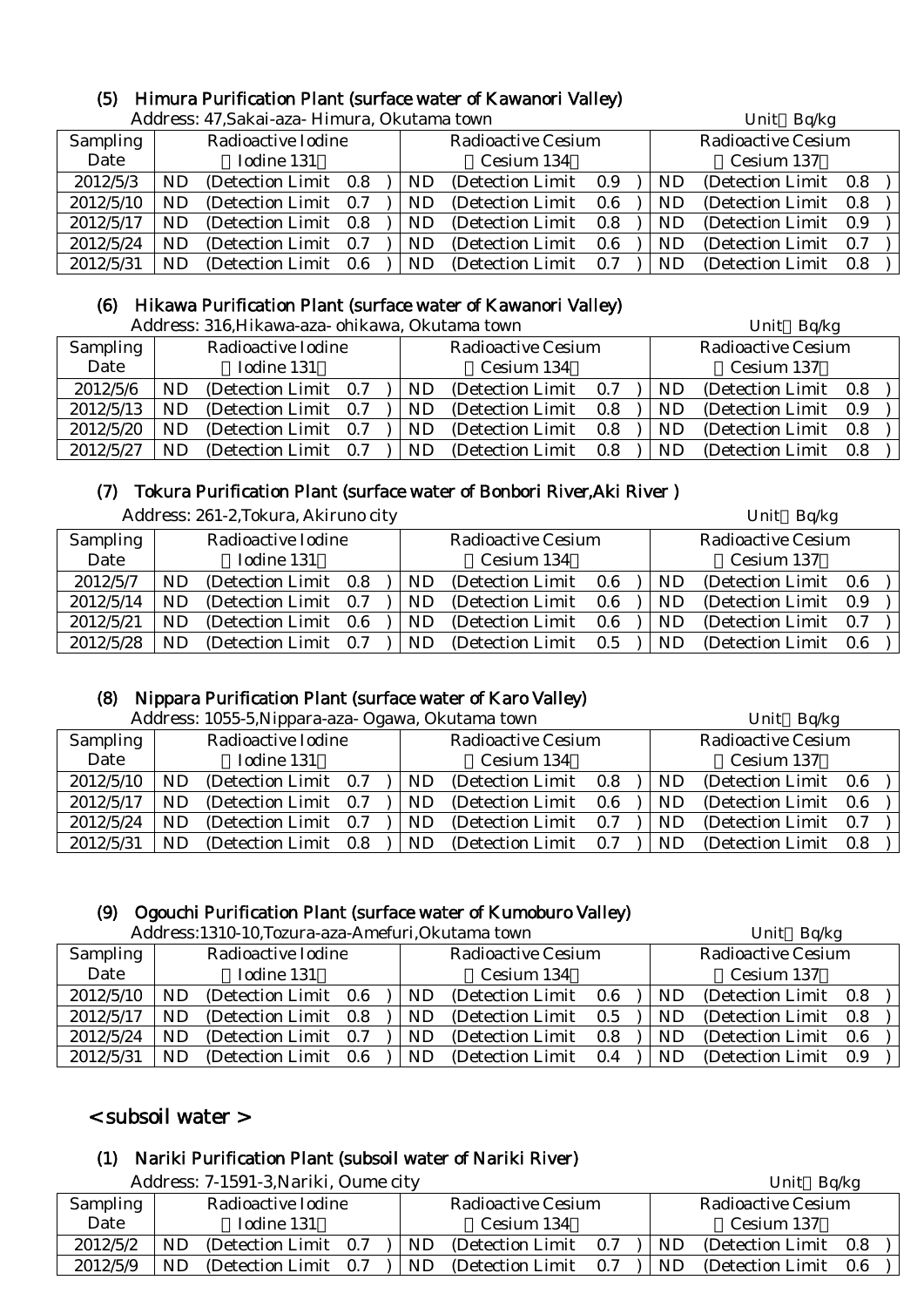| $2012/5/16$   ND |  |  | (Detection Limit $0.8$ ) ND (Detection Limit $0.7$ ) ND (Detection Limit $0.9$              |  |  |
|------------------|--|--|---------------------------------------------------------------------------------------------|--|--|
|                  |  |  | 2012/5/23   ND (Detection Limit 0.6 )   ND (Detection Limit 0.5 )   ND (Detection Limit 0.8 |  |  |
| $2012/5/30$   ND |  |  | (Detection Limit $0.8$ ) ND (Detection Limit $0.8$ ) ND (Detection Limit 0.9                |  |  |

#### (2) Sawaidaiichi Purification Plant (subsoil water of Yakubo River)

Address: 1-535-3,Sawai, Oume city Unit Bq/kg

|           |     | $1.1441$ cool. $1.000$ canceled $1.001$ |  |           |                           |     |    | $\sum_{i=1}^{n}$          |  |
|-----------|-----|-----------------------------------------|--|-----------|---------------------------|-----|----|---------------------------|--|
| Sampling  |     | Radioactive Iodine                      |  |           | <b>Radioactive Cesium</b> |     |    | <b>Radioactive Cesium</b> |  |
| Date      |     | Iodine 131                              |  |           | Cesium 134                |     |    | Cesium 137                |  |
| 2012/5/2  | ND. | (Detection Limit 0.7)                   |  | ND        | (Detection Limit)         | 0.6 | ND | (Detection Limit 0.7)     |  |
| 2012/5/9  | ND. | (Detection Limit 0.6)                   |  | ND.       | (Detection Limit)         | 0.7 | ND | (Detection Limit 0.7)     |  |
| 2012/5/16 | ND. | (Detection Limit 0.7)                   |  | ND        | (Detection Limit 0.7)     |     | ND | (Detection Limit 0.8)     |  |
| 2012/5/23 | ND  | (Detection Limit 0.8)                   |  | ND        | (Detection Limit)         | 0.7 | ND | (Detection Limit 0.6)     |  |
| 2012/5/30 | ND  | (Detection Limit 0.7)                   |  | <b>ND</b> | (Detection Limit)         | 0.5 | ND | (Detection Limit 0.8)     |  |

#### (3) Sawaidaini Purification Plant (subsoil water of Aoi River)

|                 |           | Address: 3-667, Sawai, Oume city |  |     |                           |     |           | Unit Bq/kg                |      |
|-----------------|-----------|----------------------------------|--|-----|---------------------------|-----|-----------|---------------------------|------|
| <b>Sampling</b> |           | Radioactive Iodine               |  |     | <b>Radioactive Cesium</b> |     |           | <b>Radioactive Cesium</b> |      |
| Date            |           | Iodine 131                       |  |     | Cesium 134                |     |           | Cesium 137                |      |
| 2012/5/2        | ND        | (Detection Limit 0.7)            |  | ND  | (Detection Limit)         | 0.7 | ND        | (Detection Limit 0.8)     |      |
| 2012/5/9        | <b>ND</b> | (Detection Limit 0.7)            |  | ND. | (Detection Limit)         | 0.6 | ND        | (Detection Limit 0.7)     |      |
| 2012/5/16       | ND        | (Detection Limit 0.7)            |  | ND. | (Detection Limit)         | 0.7 | ND        | (Detection Limit)         | -0.6 |
| 2012/5/23       | ND        | (Detection Limit 0.7)            |  | ND. | (Detection Limit)         | 0.7 | ND        | (Detection Limit)         | 0.7  |
| 2012/5/30       | <b>ND</b> | (Detection Limit 0.8)            |  | ND. | (Detection Limit)         | 0.7 | <b>ND</b> | (Detection Limit 0.8)     |      |

## (4) Chigasedaini Purification Plant (subsoil water of Tamagawa River)

|                 | Address: 1-69-1, Chigasemati, Oume city |                       |  |  |     |                           |     |  | Unit Bq/kg |                           |  |  |
|-----------------|-----------------------------------------|-----------------------|--|--|-----|---------------------------|-----|--|------------|---------------------------|--|--|
| <b>Sampling</b> |                                         | Radioactive Iodine    |  |  |     | <b>Radioactive Cesium</b> |     |  |            | <b>Radioactive Cesium</b> |  |  |
| Date            |                                         | Iodine 131            |  |  |     | Cesium 134                |     |  |            | Cesium 137                |  |  |
| 2012/5/6        | ND                                      | (Detection Limit 0.7) |  |  | ND. | (Detection Limit)         | 0.6 |  | ND         | (Detection Limit 0.6)     |  |  |
| 2012/5/13       | ND                                      | (Detection Limit 0.8) |  |  | ND. | (Detection Limit)         | 0.8 |  | ND         | (Detection Limit 0.9)     |  |  |
| 2012/5/20       | ND                                      | (Detection Limit 0.7) |  |  | ND. | (Detection Limit)         | 0.6 |  | ND         | (Detection Limit 0.7)     |  |  |
| 2012/5/27       | ND                                      | (Detection Limit 0.7) |  |  | ND. | (Detection Limit)         | 0.6 |  | ND         | (Detection Limit 0.8)     |  |  |

#### (5) Takatsuki Purification Plant (subsoil water of Aki River)

|           | Address: 400, Takatsuki-cho, Hachioji city |                       |       |     |                           |     |           | Unit Bq/kg                |  |  |  |
|-----------|--------------------------------------------|-----------------------|-------|-----|---------------------------|-----|-----------|---------------------------|--|--|--|
| Sampling  |                                            | Radioactive Iodine    |       |     | <b>Radioactive Cesium</b> |     |           | <b>Radioactive Cesium</b> |  |  |  |
| Date      |                                            | Iodine 131            |       |     | Cesium 134                |     |           | Cesium 137                |  |  |  |
| 2012/5/6  | ND                                         | (Detection Limit 0.8) |       | ND. | (Detection Limit 0.6)     |     | <b>ND</b> | (Detection Limit 0.7)     |  |  |  |
| 2012/5/13 | <b>ND</b>                                  | (Detection Limit 0.7) |       | ND. | (Detection Limit)         | 0.8 | ND.       | (Detection Limit 0.8)     |  |  |  |
| 2012/5/20 | <b>ND</b>                                  | (Detection Limit 0.7) |       | ND. | (Detection Limit)         | 0.7 | ND.       | (Detection Limit 0.7)     |  |  |  |
| 2012/5/27 | ND                                         | (Detection Limit)     | - 0.6 | ND  | (Detection Limit)         | 0.5 | <b>ND</b> | (Detection Limit 0.8)     |  |  |  |

#### (6) Hinatawada Purification Plant (subsoil water of Tamagawa River)

|           |           | Address: 2-370, Hinatawada, Oume city |  |            |                           |     | Unit Bq/kg |                           |  |
|-----------|-----------|---------------------------------------|--|------------|---------------------------|-----|------------|---------------------------|--|
| Sampling  |           | Radioactive Iodine                    |  |            | <b>Radioactive Cesium</b> |     |            | <b>Radioactive Cesium</b> |  |
| Date      |           | Iodine 131                            |  | Cesium 134 |                           |     |            | Cesium 137                |  |
| 2012/5/7  | <b>ND</b> | (Detection Limit 0.7)                 |  | ND.        | (Detection Limit)         | 0.7 | ND.        | (Detection Limit 0.8)     |  |
| 2012/5/14 | <b>ND</b> | (Detection Limit 0.8)                 |  | ND.        | (Detection Limit)         | 0.6 | ND.        | (Detection Limit 0.8)     |  |
| 2012/5/21 | <b>ND</b> | (Detection Limit 0.6)                 |  | ND.        | (Detection Limit)         | 0.6 | ND.        | (Detection Limit 0.7)     |  |
| 2012/5/28 | <b>ND</b> | (Detection Limit 0.8)                 |  | ND.        | (Detection Limit)         | 0.9 | ND         | (Detection Limit 0.8)     |  |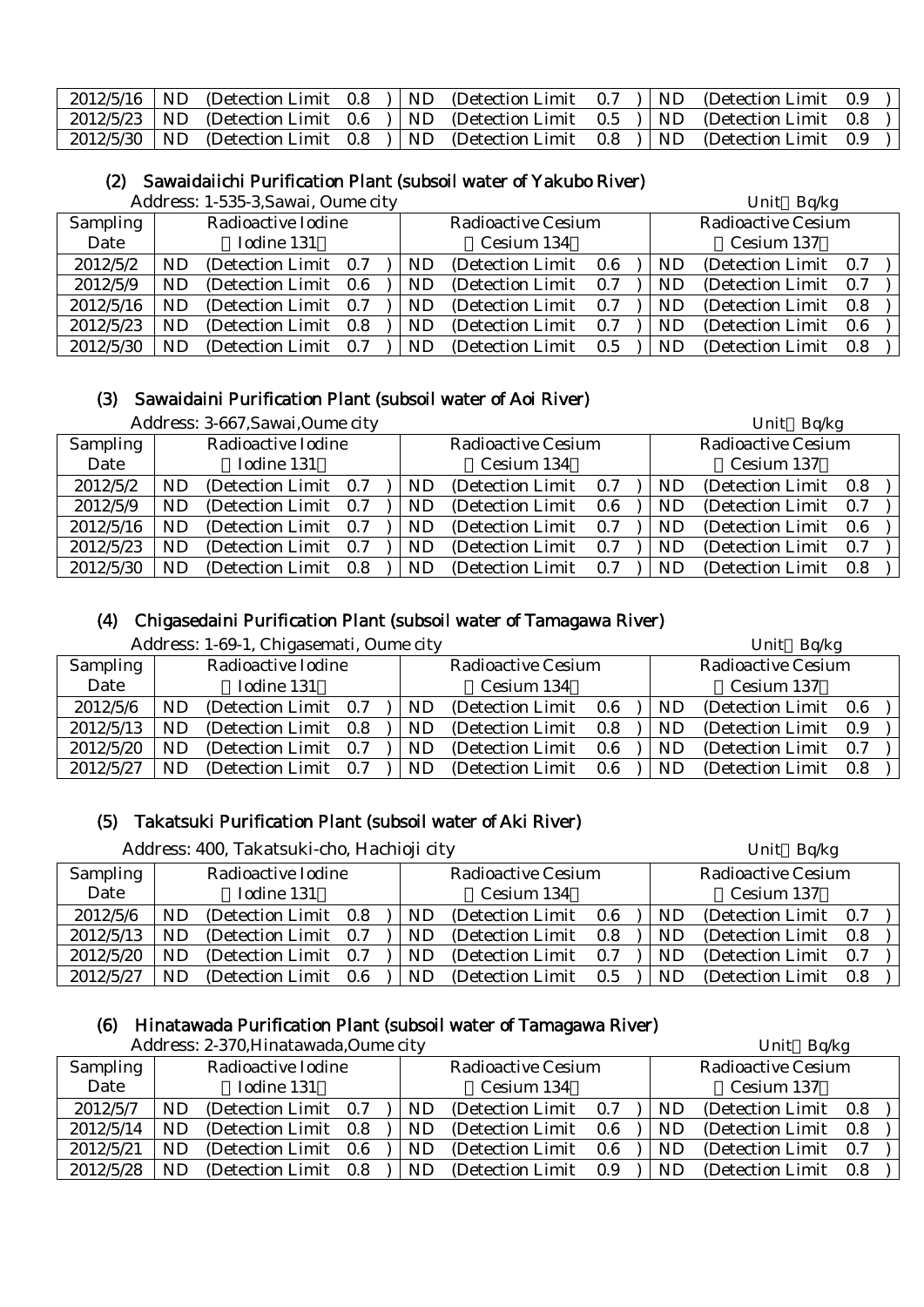## (7) Futamatao Purification Plant (subsoil water of Hiramizo River)

|                 | Additess. 0-01-1,1 diamatau, Odine thy |                       |  |  |     |                           |     |  | $UIIIU$ Dy $n$ g |                           |     |  |  |  |
|-----------------|----------------------------------------|-----------------------|--|--|-----|---------------------------|-----|--|------------------|---------------------------|-----|--|--|--|
| <b>Sampling</b> | Radioactive Iodine                     |                       |  |  |     | <b>Radioactive Cesium</b> |     |  |                  | <b>Radioactive Cesium</b> |     |  |  |  |
| Date            | Iodine 131                             |                       |  |  |     | Cesium 134                |     |  |                  | Cesium 137                |     |  |  |  |
| 2012/5/7        | ND                                     | (Detection Limit 0.7) |  |  | ND  | (Detection Limit 0.7)     |     |  | ND               | (Detection Limit)         | 0.5 |  |  |  |
| 2012/5/14       | <b>ND</b>                              | (Detection Limit 0.8) |  |  | ND. | (Detection Limit 0.7)     |     |  | ND               | (Detection Limit)         | 0.8 |  |  |  |
| 2012/5/21       | ND.                                    | (Detection Limit 0.7) |  |  | ND. | (Detection Limit)         | 0.7 |  | ND.              | (Detection Limit)         | 0.6 |  |  |  |
| 2012/5/28       | ND.                                    | (Detection Limit 0.7) |  |  | ND  | (Detection Limit)         | 0.7 |  | ${\rm ND}$       | (Detection Limit)         | 0.7 |  |  |  |

Address: 5-51-1, Futamatao, Oume city **Example 2018** Unit Bolkg

## (8) Mitakesann Purification Plant (subsoil water of Kajika Creek, Akuba Creek )

|           |     | Address: 179-2, Mitakesann, Oume city |            |                           |     | Unit Bq/kg                |                       |     |  |
|-----------|-----|---------------------------------------|------------|---------------------------|-----|---------------------------|-----------------------|-----|--|
| Sampling  |     | Radioactive Iodine                    |            | <b>Radioactive Cesium</b> |     | <b>Radioactive Cesium</b> |                       |     |  |
| Date      |     | Iodine 131                            | Cesium 134 |                           |     |                           | Cesium 137            |     |  |
| 2012/5/7  | ND  | (Detection Limit 0.7)                 | ND.        | (Detection Limit)         | 0.6 | ND.                       | (Detection Limit 0.9) |     |  |
| 2012/5/14 | ND. | (Detection Limit 0.7)                 | ND         | (Detection Limit)         | 0.7 | ND.                       | (Detection Limit 0.8) |     |  |
| 2012/5/21 | ND  | (Detection Limit 0.8)                 | ND         | (Detection Limit)         | 0.9 | ND                        | (Detection Limit)     | 0.8 |  |
| 2012/5/28 | ND  | (Detection Limit 0.7)                 | ND.        | (Detection Limit)         | 0.8 | ND                        | (Detection Limit)     |     |  |

## < shallow well >

#### (1) Suginami Purification Plant (shallow well)

Address: 3-28-5, Zennukuji, Suginami ward Unit Balkgare Unit Balkg

|                 | $A$ uul $\epsilon$ ss. 3-20-9, $L$ enpu $\alpha$ uli, $\beta$ uginann waru |                       |  |     |                           |     |    | $UIIIU$ Dy $n$ g          |     |  |
|-----------------|----------------------------------------------------------------------------|-----------------------|--|-----|---------------------------|-----|----|---------------------------|-----|--|
| <b>Sampling</b> |                                                                            | Radioactive Iodine    |  |     | <b>Radioactive Cesium</b> |     |    | <b>Radioactive Cesium</b> |     |  |
| Date            |                                                                            | Iodine 131            |  |     | Cesium 134                |     |    | Cesium 137                |     |  |
| 2012/5/2        | ND                                                                         | (Detection Limit 0.9) |  | ND  | (Detection Limit)         | 0.7 | ND | (Detection Limit)         | 0.9 |  |
| 2012/5/10       | ND                                                                         | (Detection Limit)     |  | ND  | (Detection Limit)         | 0.7 | ND | (Detection Limit)         |     |  |
| 2012/5/17       | ND                                                                         | (Detection Limit 0.9) |  | ND. | (Detection Limit)         | 0.8 | ND | (Detection Limit)         | 0.9 |  |
| 2012/5/24       | ND                                                                         | (Detection Limit 0.8) |  | ND. | (Detection Limit)         | 0.7 | ND | (Detection Limit)         |     |  |
| 2012/5/31       | ND                                                                         | (Detection Limit 0.9  |  | ND  | (Detection Limit)         | 0.8 | ND | (Detection Limit)         |     |  |

#### (2) Kamiishihara Purification Plant (shallow well, deep well)

|                 | Address: 1-34, Kamiishihara, Chofu city |                    |     |  |     |                           |     | Unit Bq/kg |                           |     |  |  |
|-----------------|-----------------------------------------|--------------------|-----|--|-----|---------------------------|-----|------------|---------------------------|-----|--|--|
| <b>Sampling</b> |                                         | Radioactive Iodine |     |  |     | <b>Radioactive Cesium</b> |     |            | <b>Radioactive Cesium</b> |     |  |  |
| Date            |                                         | Iodine 131         |     |  |     | Cesium 134                |     |            | Cesium 137                |     |  |  |
| 2012/5/2        | <b>ND</b>                               | (Detection Limit)  | 0.8 |  | ND  | (Detection Limit)         | 0.7 | <b>ND</b>  | (Detection Limit)         | 0.8 |  |  |
| 2012/5/9        | ND.                                     | (Detection Limit)  | 0.7 |  | ND. | (Detection Limit)         | 0.6 | <b>ND</b>  | (Detection Limit 0.8)     |     |  |  |
| 2012/5/16       | ND.                                     | (Detection Limit)  | 0.8 |  | ND  | (Detection Limit)         | 0.7 | ND         | (Detection Limit 0.9)     |     |  |  |
| 2012/5/23       | ND.                                     | (Detection Limit)  | 0.8 |  | ND  | (Detection Limit)         | 0.5 | <b>ND</b>  | (Detection Limit)         | 0.8 |  |  |
| 2012/5/30       | <b>ND</b>                               | (Detection Limit)  | 0.7 |  | ND  | (Detection Limit)         | 0.7 | ND         | (Detection Limit)         | 0.6 |  |  |

#### (3) Kamiyotsugi Purification Plant (shallow well)

| Address: 407, Kamiyotsugi, Akiruno city |     |                       |            |                           | Unit Bq/kg |  |     |                           |     |  |
|-----------------------------------------|-----|-----------------------|------------|---------------------------|------------|--|-----|---------------------------|-----|--|
| Sampling                                |     | Radioactive Iodine    |            | <b>Radioactive Cesium</b> |            |  |     | <b>Radioactive Cesium</b> |     |  |
| Date                                    |     | Iodine 131            | Cesium 134 |                           |            |  |     | Cesium 137                |     |  |
| 2012/5/6                                | ND  | (Detection Limit 0.7) | ND.        | (Detection Limit)         | 0.7        |  | ND. | (Detection Limit 0.7)     |     |  |
| 2012/5/13                               | ND. | (Detection Limit 0.7) | ND.        | (Detection Limit)         | 0.8        |  | ND. | (Detection Limit 0.9)     |     |  |
| 2012/5/20                               | ND. | (Detection Limit 0.6) | ND.        | (Detection Limit)         | 0.6        |  | ND. | (Detection Limit)         | 0.5 |  |
| 2012/5/27                               | ND. | (Detection Limit 0.6) | ND.        | (Detection Limit)         | $0.6\,$    |  | ND. | (Detection Limit)         | 0.8 |  |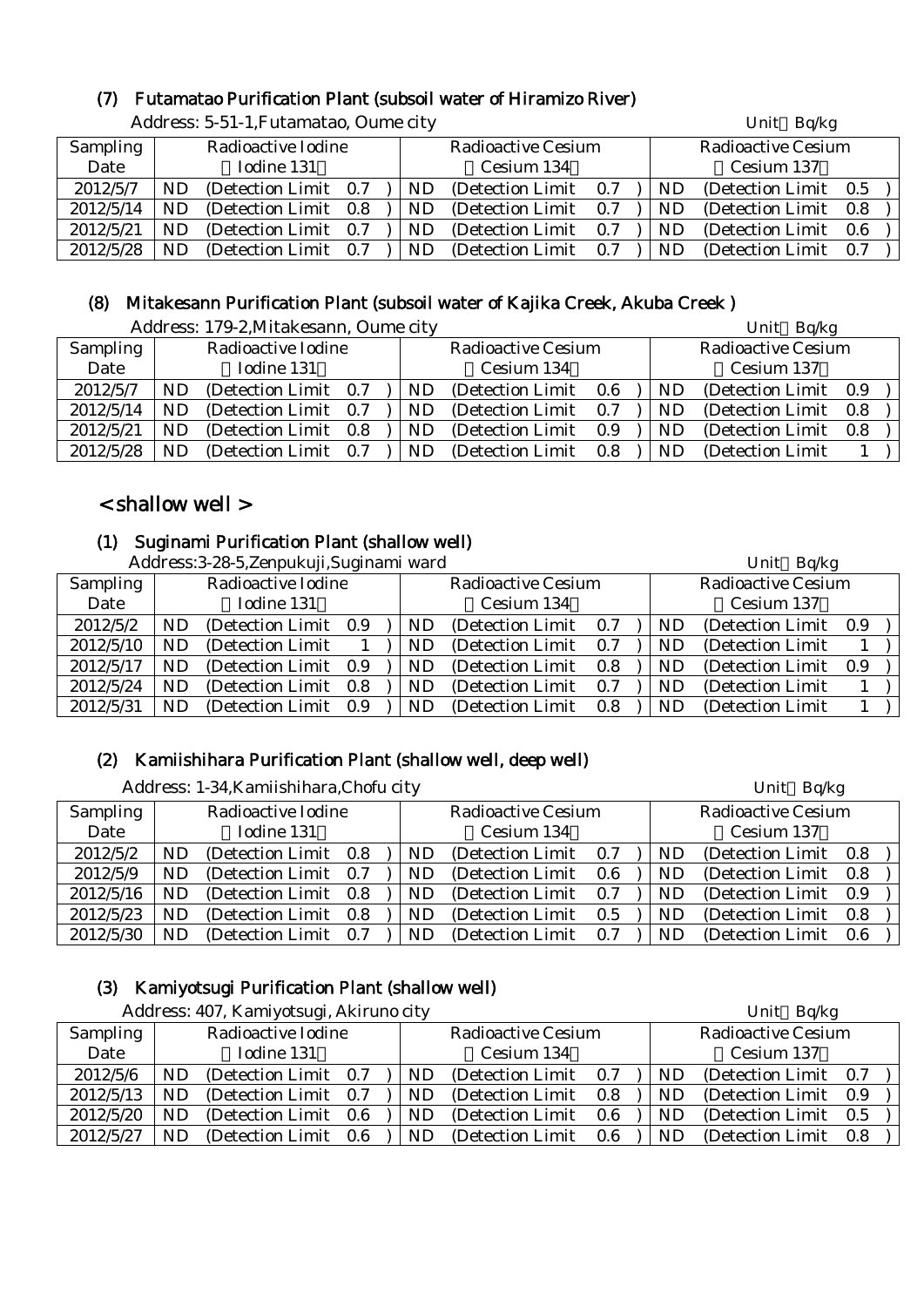## 2 Source water is taken from deep well: mostly once a month: Test mostly once a month

## (1) Yaho Purification Plant (deep well)

Address: 1462-1, Yaho, Kunitachi city Unit Bq/kg

|                 |           | Tradition. I Tow T, Tano, Indifficulties |     |           |                    |            | ັບມີເປ<br>Pulle |                    |     |  |  |
|-----------------|-----------|------------------------------------------|-----|-----------|--------------------|------------|-----------------|--------------------|-----|--|--|
| <b>Sampling</b> |           | Radioactive Iodine                       |     |           | Radioactive Cesium |            |                 | Radioactive Cesium |     |  |  |
| Date            |           | Todine 131                               |     |           | Cesium 134         | Cesium 137 |                 |                    |     |  |  |
| 2012/5/1        | <b>ND</b> | (Detection Limit 0.7)                    |     | <b>ND</b> | (Detection Limit)  | 0.7        | ND.             | (Detection Limit)  | 0.9 |  |  |
| 2012/5/28       | ND        | (Detection Limit)                        | 0.8 | <b>ND</b> | (Detection Limit)  | $0.6\,$    | ND              | (Detection Limit)  | 0.7 |  |  |

#### (2) Kunitachinaka Purification Plant (deep well)

Address: 3-8-1, Naka, Kunitachi city Unit Bq/kg

|                 | Tradi CSS. O O T,I vana, Trahitachi City |                   |     |  |    |                    |         | VIIIL DUINE |                    |     |  |  |
|-----------------|------------------------------------------|-------------------|-----|--|----|--------------------|---------|-------------|--------------------|-----|--|--|
| <b>Sampling</b> | Radioactive Iodine                       |                   |     |  |    | Radioactive Cesium |         |             | Radioactive Cesium |     |  |  |
| Date            |                                          | Iodine 131        |     |  |    | Cesium 134         |         | Cesium 137  |                    |     |  |  |
| 2012/5/1        | ND.                                      | (Detection Limit) | 0.8 |  | ND | (Detection Limit)  | $0.6\,$ | ND.         | (Detection Limit)  | 0.8 |  |  |
| 2012/5/28       | ND.                                      | (Detection Limit) | 0.7 |  | ND | (Detection Limit)  | 0.7     | ND          | (Detection Limit)  | 0.8 |  |  |

#### (3) Noduta Purification Plant (deep well)

Address: 3398,Nodutamachi, Machida city Unit Bq/kg

|                 | 7 ruur cool. oovoli voudtumaem, maemaa eri j |                       |  |  |           |                    |     |            | ັບມີເປ<br>$-4115$     |  |  |
|-----------------|----------------------------------------------|-----------------------|--|--|-----------|--------------------|-----|------------|-----------------------|--|--|
| <b>Sampling</b> |                                              | Radioactive Iodine    |  |  |           | Radioactive Cesium |     |            | Radioactive Cesium    |  |  |
| Date            |                                              | Iodine 131            |  |  |           | Cesium 134         |     | Cesium 137 |                       |  |  |
| 2012/5/2        | ND                                           | (Detection Limit 0.8) |  |  | <b>ND</b> | (Detection Limit)  | 0.6 | <b>ND</b>  | (Detection Limit 0.9) |  |  |
| 2012/5/30       | ND.                                          | (Detection Limit 0.7) |  |  | ND        | (Detection Limit)  | 0.7 | ND         | (Detection Limit 0.9) |  |  |

## (4) Sakuragaoka Purification Plant (deep well)

Address: 4-10, Sakuragaoka, Tama city Unit Bolkg Unit Bolkg

|                 | 7 iddi cəs. + 10, Danui ağabna, Tafila City |                   |     |  |     |                           |         |  |    | <b>UIII</b><br><b>DUINE</b> |  |  |  |
|-----------------|---------------------------------------------|-------------------|-----|--|-----|---------------------------|---------|--|----|-----------------------------|--|--|--|
| <b>Sampling</b> | Radioactive Iodine                          |                   |     |  |     | <b>Radioactive Cesium</b> |         |  |    | Radioactive Cesium          |  |  |  |
| Date            |                                             | Iodine 131        |     |  |     | Cesium 134                |         |  |    | Cesium 137                  |  |  |  |
| 2012/5/3        | ND                                          | (Detection Limit) | 0.8 |  | ND  | (Detection Limit)         | $0.8\,$ |  | ND | (Detection Limit 0.9)       |  |  |  |
| 2012/5/30       | ND                                          | (Detection Limit) | 0.7 |  | ND. | (Detection Limit)         | 0.7     |  | ND | (Detection Limit 0.8)       |  |  |  |

#### (5) Osakaue Purification Plant (deep well)

Address: 1-17-11, Osakaue, Hino city **Example 2018** Unit Bq/kg

| Sampling  |     | Radioactive Iodine    |            | Radioactive Cesium |     |     | Radioactive Cesium    |  |  |  |
|-----------|-----|-----------------------|------------|--------------------|-----|-----|-----------------------|--|--|--|
| Date      |     | Iodine 131            | Cesium 134 |                    |     |     | Cesium 137            |  |  |  |
| 2012/5/3  | ND. | (Detection Limit 0.7) | ND.        | (Detection Limit)  | 0.7 | ND. | (Detection Limit 0.6) |  |  |  |
| 2012/5/31 | ND. | (Detection Limit 0.7) | ND.        | (Detection Limit)  | 0.4 | ND. | (Detection Limit 0.6) |  |  |  |

#### (6) Minamidaira Purification Plant (deep well)

Address: 2-24-5 Minamidaira, Hino city Unit Bq/kg

|                 | $A$ uurtss. $\mathcal{L}$ - $\mathcal{L}$ +-9,iviniamidan a, Timo tity |                    |         |  |            |                    |     |            |           | UIIIL DU/NE           |  |  |  |  |
|-----------------|------------------------------------------------------------------------|--------------------|---------|--|------------|--------------------|-----|------------|-----------|-----------------------|--|--|--|--|
| <b>Sampling</b> |                                                                        | Radioactive Iodine |         |  |            | Radioactive Cesium |     |            |           | Radioactive Cesium    |  |  |  |  |
| Date            |                                                                        | Iodine 131         |         |  | Cesium 134 |                    |     | Cesium 137 |           |                       |  |  |  |  |
| 2012/5/3        | ND                                                                     | (Detection Limit)  | $0.6\,$ |  | ND.        | (Detection Limit)  | 0.7 |            | <b>ND</b> | (Detection Limit 0.8) |  |  |  |  |
| 2012/5/31       | ND                                                                     | (Detection Limit)  | 0.8     |  | ND         | (Detection Limit)  | 0.8 |            | <b>ND</b> | (Detection Limit 0.5) |  |  |  |  |

## (7) Takiyama Purification Plant (deep well)

|                 | Address: 6-1-1, Takiyama, Higashikurume city |                    |     |                    |                   |     |     | Unit Bq/kg         |     |  |  |
|-----------------|----------------------------------------------|--------------------|-----|--------------------|-------------------|-----|-----|--------------------|-----|--|--|
| <b>Sampling</b> |                                              | Radioactive Iodine |     | Radioactive Cesium |                   |     |     | Radioactive Cesium |     |  |  |
| Date            |                                              | Iodine 131         |     |                    | Cesium 134        |     |     | Cesium 137         |     |  |  |
| 2012/5/6        | ND                                           | (Detection Limit)  | 0.7 | ND                 | (Detection Limit) | 0.7 | ND. | (Detection Limit)  | 0.6 |  |  |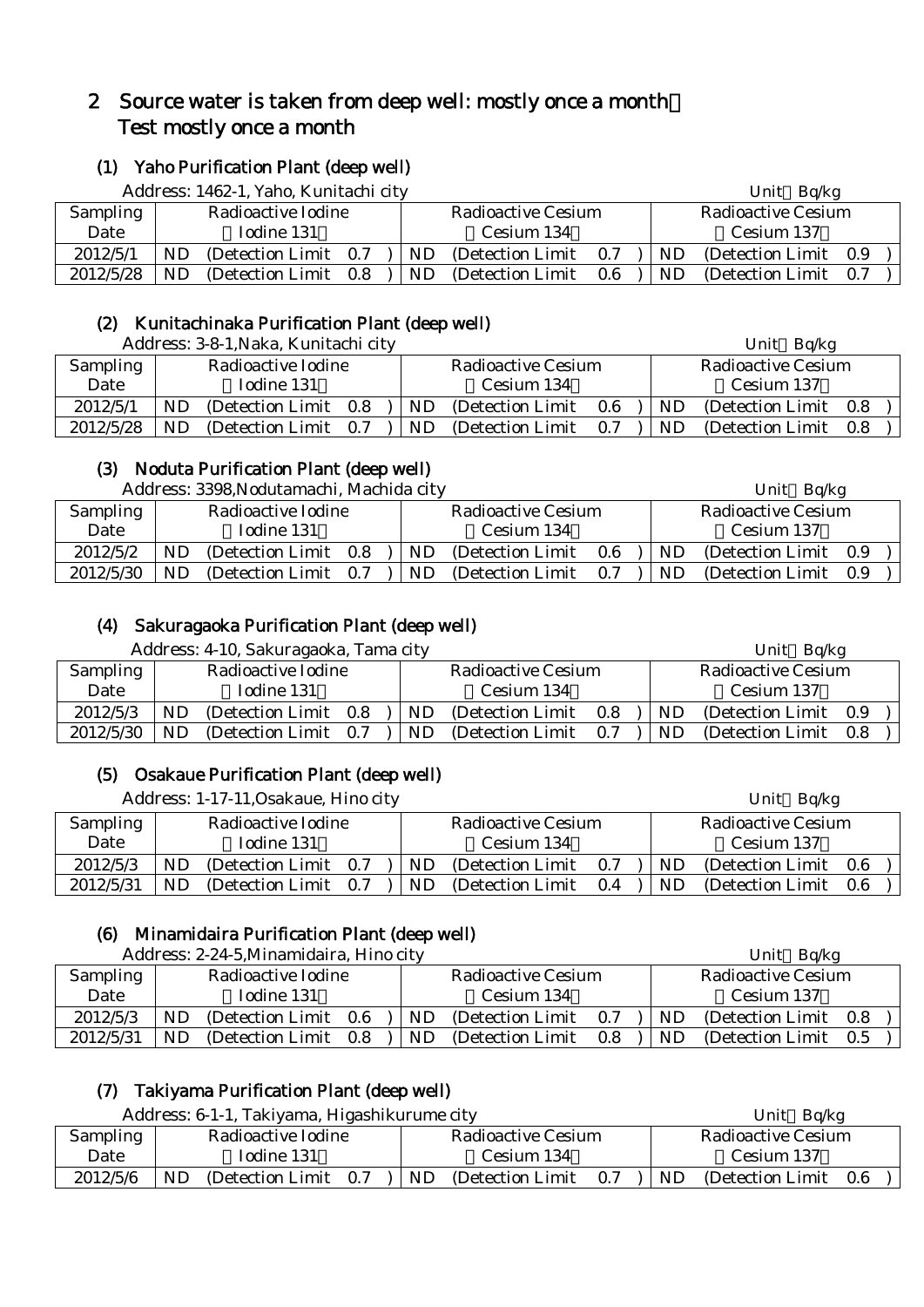## (8) Minamisawa Purification Plant (deep well)

|          | Address: 3-9-21, Minamisawa, Higashikurume city |                       |  |  |                    |                   |     |     | Unit $Bq/kg$          |  |  |  |  |
|----------|-------------------------------------------------|-----------------------|--|--|--------------------|-------------------|-----|-----|-----------------------|--|--|--|--|
| Sampling | Radioactive Iodine                              |                       |  |  | Radioactive Cesium |                   |     |     | Radioactive Cesium    |  |  |  |  |
| Date     | Iodine 131                                      |                       |  |  | Cesium 134         |                   |     |     | Cesium 137            |  |  |  |  |
| 2012/5/6 | ND                                              | (Detection Limit 0.8) |  |  | <b>ND</b>          | (Detection Limit) | 0.7 | ND. | (Detection Limit 0.9) |  |  |  |  |

## (9) Motohongo Purification Plant (deep well)

|                 | Address: 4-19-1, Motohongo, Hachioji city | Bq/kg<br>Unit                         |                              |  |  |  |
|-----------------|-------------------------------------------|---------------------------------------|------------------------------|--|--|--|
| <b>Sampling</b> | Radioactive Iodine                        | Radioactive Cesium                    | <b>Radioactive Cesium</b>    |  |  |  |
| Date            | Iodine 131                                | Cesium 134                            | Cesium 137                   |  |  |  |
| 2012/5/7        | (Detection Limit)<br>0.9<br>ND            | <b>ND</b><br>(Detection Limit)<br>0.6 | ND.<br>(Detection Limit 0.9) |  |  |  |

#### (10) Akatsukicho Purification Plant (deep well)

| Address: 1-7-12, Akatsukicho, Hachioji city |                    |                   |     |                    |                   |            | Bq/kg<br>Unit |                    |     |  |  |
|---------------------------------------------|--------------------|-------------------|-----|--------------------|-------------------|------------|---------------|--------------------|-----|--|--|
| Sampling                                    | Radioactive Iodine |                   |     | Radioactive Cesium |                   |            |               | Radioactive Cesium |     |  |  |
| Date                                        | Iodine 131         |                   |     |                    | Cesium 134        | Cesium 137 |               |                    |     |  |  |
| 2012/5/7                                    | ND.                | (Detection Limit) | 0.8 | ND                 | (Detection Limit) | 0.7        | <b>ND</b>     | (Detection Limit)  | 0.9 |  |  |

## (11) Fujimidaiichi (deep well)

|          | Address: 1-27-12, Fujimi-cho, Tachikawa city |                       |  |                    |                   |     |  | Unit $Bq/kg$              |                   |     |  |
|----------|----------------------------------------------|-----------------------|--|--------------------|-------------------|-----|--|---------------------------|-------------------|-----|--|
| Sampling |                                              | Radioactive Iodine    |  | Radioactive Cesium |                   |     |  | <b>Radioactive Cesium</b> |                   |     |  |
| Date     |                                              | Iodine 131            |  | Cesium 134         |                   |     |  | Cesium 137                |                   |     |  |
| 2012/5/8 | ND                                           | (Detection Limit 0.7) |  | ND.                | (Detection Limit) | 0.8 |  | ND.                       | (Detection Limit) | 0.9 |  |

## (12) Fijimidaisan (deep well)

| Address: 6-70, Fujimicho, Tachikawa city |                    |                   |     |  |                    |                   | Unit Bq/kg |    |                       |  |  |  |
|------------------------------------------|--------------------|-------------------|-----|--|--------------------|-------------------|------------|----|-----------------------|--|--|--|
| Sampling                                 | Radioactive Iodine |                   |     |  | Radioactive Cesium |                   |            |    | Radioactive Cesium    |  |  |  |
| Date                                     |                    | Iodine 131        |     |  |                    | Cesium 134        |            |    | Cesium 137            |  |  |  |
| 2012/5/8                                 | ND                 | (Detection Limit) | 0.9 |  | ND.                | (Detection Limit) | 0.8        | ND | (Detection Limit 0.9) |  |  |  |

## (13) Ogawa Purification Plant (deep well)

|          | Address: 1-847-2, Ogawa-cho, Kodaira city | Ba/kg<br>Unit                   |                                  |  |  |  |
|----------|-------------------------------------------|---------------------------------|----------------------------------|--|--|--|
| Sampling | Radioactive Iodine                        | Radioactive Cesium              | Radioactive Cesium               |  |  |  |
| Date     | Iodine 131                                | Cesium 134                      | Cesium 137                       |  |  |  |
| 2012/5/9 | ND<br>(Detection Limit)<br>0.8            | ND.<br>0.6<br>(Detection Limit) | ND<br>(Detection Limit)<br>- 0.6 |  |  |  |

## (14) Izumihoncho Purification Plant (deep well)

| Address: 4-6-1, Izumihoncho, Komae city |     |                    |     |  |           |                    |     |  | Unit $Bq/kg$ |                           |  |  |  |
|-----------------------------------------|-----|--------------------|-----|--|-----------|--------------------|-----|--|--------------|---------------------------|--|--|--|
| <b>Sampling</b>                         |     | Radioactive Iodine |     |  |           | Radioactive Cesium |     |  |              | <b>Radioactive Cesium</b> |  |  |  |
| Date                                    |     | Iodine 131         |     |  |           | Cesium 134         |     |  |              | Cesium 137                |  |  |  |
| 2012/5/9                                | ND. | (Detection Limit)  | 0.6 |  | <b>ND</b> | (Detection Limit)  | 0.7 |  | ND.          | (Detection Limit 0.8)     |  |  |  |

## (15) Jyousuiminami Plant (deep well)

|           | Address: 3-12-36, Jyousuiminami-cho, Kodaira city |                   |     |                    |                   |     |     |                       | Unit Bq/kg |  |  |  |
|-----------|---------------------------------------------------|-------------------|-----|--------------------|-------------------|-----|-----|-----------------------|------------|--|--|--|
| Sampling  | Radioactive Iodine                                |                   |     | Radioactive Cesium |                   |     |     | Radioactive Cesium    |            |  |  |  |
| Date      |                                                   | Iodine 131        |     |                    | Cesium 134        |     |     | Cesium 137            |            |  |  |  |
| 2012/5/10 | ND.                                               | (Detection Limit) | 0.6 | ND.                | (Detection Limit) | 0.7 | ND. | (Detection Limit 0.8) |            |  |  |  |

## (16) Fuchumusashidai Purification Plant (deep well)

| Address: 2-7, Musashidai, Fuchu city |     |                       |  |                    |                   |     |    | Unit $Bq/kg$          |  |  |
|--------------------------------------|-----|-----------------------|--|--------------------|-------------------|-----|----|-----------------------|--|--|
| Sampling                             |     | Radioactive Iodine    |  | Radioactive Cesium |                   |     |    | Radioactive Cesium    |  |  |
| Date                                 |     | Iodine 131            |  |                    | Cesium 134        |     |    | Cesium 137            |  |  |
| 2012/5/10                            | ND. | (Detection Limit 0.7) |  | ND.                | (Detection Limit) | 0.8 | ND | (Detection Limit 0.5) |  |  |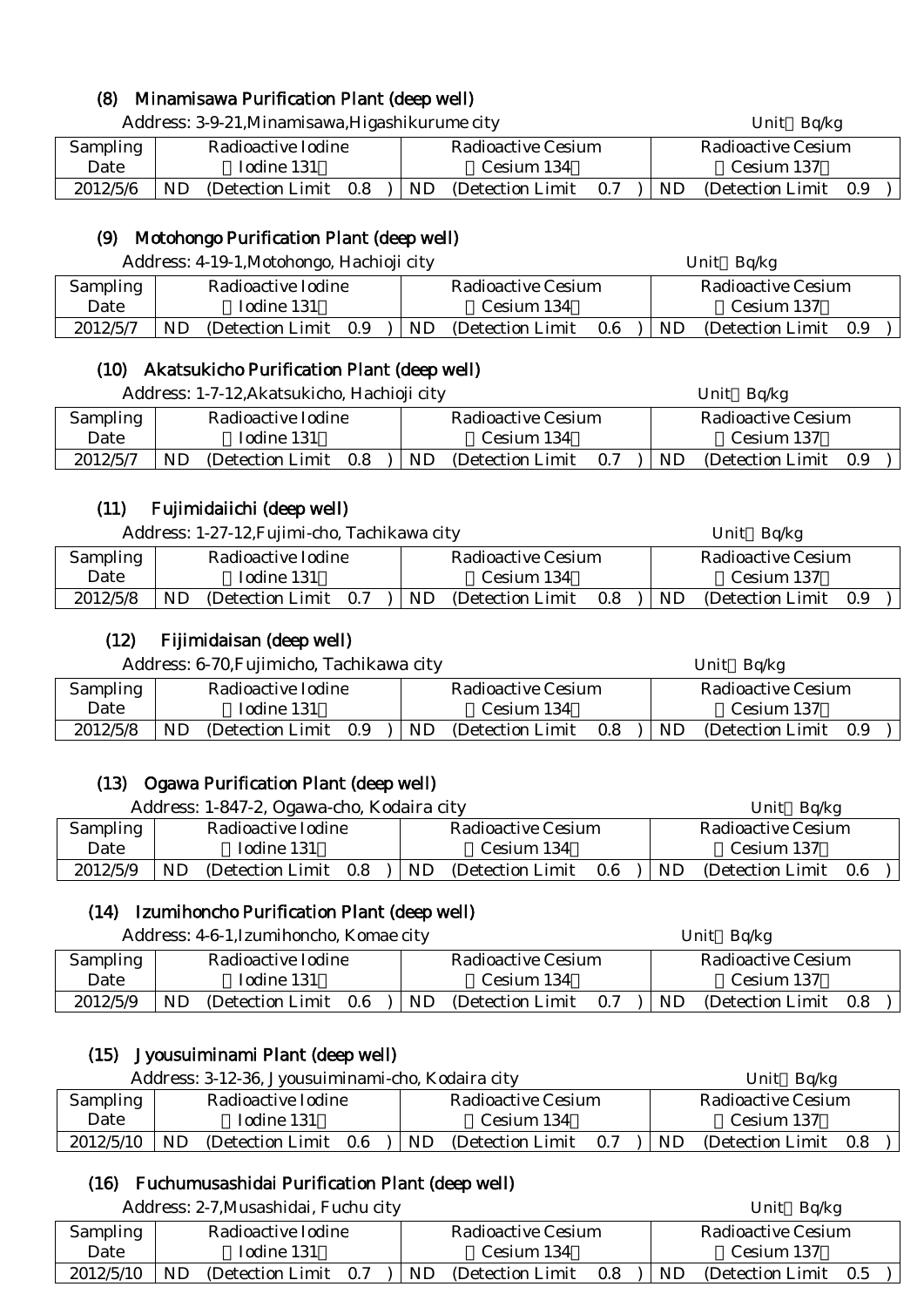## (17) Tachikawasunagawa Purification Plant (deep well)

|           | Address: 6-41-1, Sunagawa-cho, Tachikawa city |                       |  |  |                    |                   |     |     | Unit Bq/kg            |  |  |  |
|-----------|-----------------------------------------------|-----------------------|--|--|--------------------|-------------------|-----|-----|-----------------------|--|--|--|
| Sampling  | Radioactive Iodine                            |                       |  |  | Radioactive Cesium |                   |     |     | Radioactive Cesium    |  |  |  |
| Date      | Iodine 131                                    |                       |  |  | Cesium 134         |                   |     |     | Cesium 137            |  |  |  |
| 2012/5/13 | ND                                            | (Detection Limit 0.8) |  |  | ND.                | (Detection Limit) | 0.8 | ND. | (Detection Limit 0.9) |  |  |  |

## (18) Tachikawasakaecho Purification Plant (deep well)

|                 | Address: 5-38-5, Sakae-cho, Tachikawa city | Unit $Bq/kg$                    |                              |  |  |
|-----------------|--------------------------------------------|---------------------------------|------------------------------|--|--|
| <b>Sampling</b> | Radioactive Iodine                         | <b>Radioactive Cesium</b>       | Radioactive Cesium           |  |  |
| Date            | Iodine 131                                 | Cesium 134                      | Cesium 137                   |  |  |
| 2012/5/13       | ND<br>0.8<br>(Detection Limit)             | ND.<br>0.7<br>(Detection Limit) | ND.<br>(Detection Limit 0.9) |  |  |

#### (19) Kamirenjyaku Purification Plant (deep well)

|                 | Address: 9-41-4, Kamirenjyaku, Mitaka city |                                 | Unit $Bq/kg$                       |  |  |  |
|-----------------|--------------------------------------------|---------------------------------|------------------------------------|--|--|--|
| <b>Sampling</b> | Radioactive Iodine                         | <b>Radioactive Cesium</b>       | <b>Radioactive Cesium</b>          |  |  |  |
| Date            | Iodine 131                                 | Cesium 134                      | Cesium 137                         |  |  |  |
| 2012/5/14       | ND.<br>(Detection Limit 0.7)               | (Detection Limit)<br>ND.<br>0.6 | <b>ND</b><br>(Detection Limit 0.8) |  |  |  |

#### (20) Mitakashinkawa Purification Plant (deep well)

| Address: 2-1-15, Shinkawa, Mikata city |                    |                       |  |            |                    |     | Unit $Bq/kg$       |                   |       |  |
|----------------------------------------|--------------------|-----------------------|--|------------|--------------------|-----|--------------------|-------------------|-------|--|
| Sampling                               | Radioactive Iodine |                       |  |            | Radioactive Cesium |     | Radioactive Cesium |                   |       |  |
| Date                                   |                    | Iodine 131            |  | Cesium 134 |                    |     | Cesium 137         |                   |       |  |
| 2012/5/14                              | ND.                | (Detection Limit 0.7) |  | <b>ND</b>  | (Detection Limit)  | 0.7 | ND.                | (Detection Limit) | - 0.8 |  |

## (21) Saiwaimachi Purification Plant (deep well)

|          | Address: 2-24, Saiwai-cho, Fuchu city |                    |
|----------|---------------------------------------|--------------------|
| Sampling | Radioactive Iodine                    | Radioactive Cesium |

| Sampling  | Radioactive Iodine |                   |     |  |     | Radioactive Cesium |     |           | Radioactive Cesium |     |  |  |
|-----------|--------------------|-------------------|-----|--|-----|--------------------|-----|-----------|--------------------|-----|--|--|
| Date      |                    | Iodine 131        |     |  |     | Cesium 134         |     |           | Cesium 137         |     |  |  |
| 2012/5/15 | ND                 | (Detection Limit) | 0.6 |  | ND. | (Detection Limit)  | 0.7 | <b>ND</b> | (Detection Limit)  | 0.7 |  |  |

Unit Bq/kg

## (22) Fuchuminamicho Purification Plant (deep well)

|           |                    | Address: 1-50, Minami-cho, Fuchu city |     |  |     |                    |     |            | Unit $Bq/kg$       |     |  |  |
|-----------|--------------------|---------------------------------------|-----|--|-----|--------------------|-----|------------|--------------------|-----|--|--|
| Sampling  | Radioactive Iodine |                                       |     |  |     | Radioactive Cesium |     |            | Radioactive Cesium |     |  |  |
| Date      | Iodine 131         |                                       |     |  |     | Cesium 134         |     | Cesium 137 |                    |     |  |  |
| 2012/5/15 | ND.                | (Detection Limit)                     | 0.9 |  | ND. | (Detection Limit)  | 0.7 | ND.        | (Detection Limit)  | 0.9 |  |  |

## (23) Hussamusashinodai Purification Plant (deep well)

Address: 2-32, Musashinodai, Hussa city Unit Bq/kg

| <b>Sampling</b> | Radioactive Iodine             | Radioactive Cesium             | Radioactive Cesium      |
|-----------------|--------------------------------|--------------------------------|-------------------------|
| Date            | Iodine 131                     | Cesium 134                     | Cesium 137              |
| 2012/5/16       | ND<br>(Detection Limit)<br>0.8 | ND<br>(Detection Limit)<br>0.8 | ND<br>(Detection Limit) |

## (24) Jindaiji Purification Plant (deep well)

|           | Address: 5-56 Jindaijiminami-cho, Chofu city |                                 | Unit $Bq/kg$                 |  |  |  |
|-----------|----------------------------------------------|---------------------------------|------------------------------|--|--|--|
| Sampling  | Radioactive Iodine                           | Radioactive Cesium              | Radioactive Cesium           |  |  |  |
| Date      | Iodine 131                                   | Cesium 134                      | Cesium 137                   |  |  |  |
| 2012/5/16 | <b>ND</b><br>(Detection Limit 0.7)           | ND.<br>(Detection Limit)<br>0.7 | ND.<br>(Detection Limit 0.8) |  |  |  |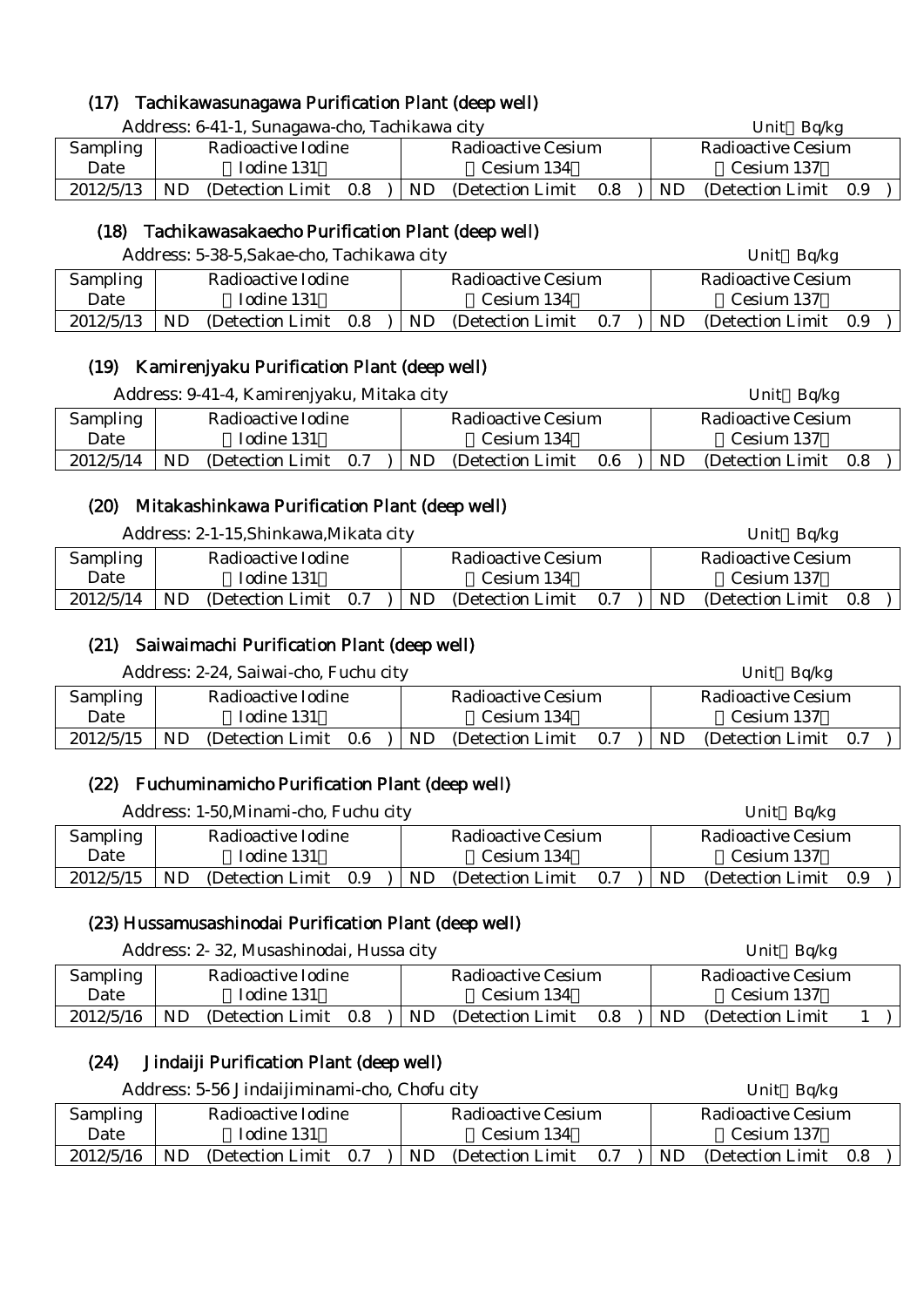## (25) Kamikitadai Purification Plant (deep well)

| Address: 1-801-1, Kamikitadai, Higashiyamato city |                    |                   |         |  |                           |                   |         |     | Unit $Bq/kg$          |  |  |  |
|---------------------------------------------------|--------------------|-------------------|---------|--|---------------------------|-------------------|---------|-----|-----------------------|--|--|--|
| Sampling                                          | Radioactive Iodine |                   |         |  | <b>Radioactive Cesium</b> |                   |         |     | Radioactive Cesium    |  |  |  |
| Date                                              | Iodine 131         |                   |         |  | Cesium 134                |                   |         |     | Cesium 137            |  |  |  |
| 2012/5/17                                         | ND                 | (Detection Limit) | $0.6\,$ |  | ND.                       | (Detection Limit) | $0.6\,$ | ND. | (Detection Limit 0.6) |  |  |  |

## (26) Nakato Purification Plant (deep well)

| Address: 2-1-3, Nakato, Musasimurayama city |                    |                   |     |  |                    |                   |     |            | Unit Bq/kg            |  |  |  |
|---------------------------------------------|--------------------|-------------------|-----|--|--------------------|-------------------|-----|------------|-----------------------|--|--|--|
| <b>Sampling</b>                             | Radioactive Iodine |                   |     |  | Radioactive Cesium |                   |     |            | Radioactive Cesium    |  |  |  |
| Date                                        | Iodine 131         |                   |     |  | Cesium 134         |                   |     | Cesium 137 |                       |  |  |  |
| 2012/5/17                                   | ND.                | (Detection Limit) | 0.8 |  | ND.                | (Detection Limit) | 0.7 | ND.        | (Detection Limit 0.9) |  |  |  |

#### (27) Wakamatsu Purification Plant (deep well)

|           | Address: 4-10, Wakamatsucho, Fuchu cit |                    |     |                    |                   |     | Bq/kg<br>Unit |                       |  |  |  |
|-----------|----------------------------------------|--------------------|-----|--------------------|-------------------|-----|---------------|-----------------------|--|--|--|
| Sampling  |                                        | Radioactive Iodine |     | Radioactive Cesium |                   |     |               | Radioactive Cesium    |  |  |  |
| Date      |                                        | Iodine 131         |     |                    | Cesium 134        |     | Cesium 137    |                       |  |  |  |
| 2012/5/20 | ND.                                    | (Detection Limit)  | 0.7 | <b>ND</b>          | (Detection Limit) | 0.6 | ND            | (Detection Limit 0.9) |  |  |  |

#### (28) Kajino Purification Plant (deep well)

|           | Address: 5-10-33, kajinocho, Koganei city |                    |     |  |            |                    |     | Unit Bq/kg |            |                           |  |  |  |
|-----------|-------------------------------------------|--------------------|-----|--|------------|--------------------|-----|------------|------------|---------------------------|--|--|--|
| Sampling  |                                           | Radioactive Iodine |     |  |            | Radioactive Cesium |     |            |            | <b>Radioactive Cesium</b> |  |  |  |
| Date      | Iodine 131                                |                    |     |  | Cesium 134 |                    |     |            | Cesium 137 |                           |  |  |  |
| 2012/5/20 | ND.                                       | (Detection Limit)  | 0.9 |  | ND.        | (Detection Limit)  | 0.7 |            | <b>ND</b>  | (Detection Limit)         |  |  |  |

#### (29) Shibasaki Purification Plant (deep well)

|           | Address: 1-1-41, Shibasakicho, Tachikawa city |                    |     |     |                    |            | Unit $Bq/kg$       |                   |     |  |
|-----------|-----------------------------------------------|--------------------|-----|-----|--------------------|------------|--------------------|-------------------|-----|--|
| Sampling  |                                               | Radioactive Iodine |     |     | Radioactive Cesium |            | Radioactive Cesium |                   |     |  |
| Date      | Iodine 131                                    |                    |     |     | Cesium 134         | Cesium 137 |                    |                   |     |  |
| 2012/5/21 | ND                                            | (Detection Limit)  | 0.8 | ND. | (Detection Limit)  | 0.6        | <b>ND</b>          | (Detection Limit) | 0.6 |  |

## (30) Nishitokyosakaecho Purification Plant (deep well)

|           | Address: 2-7-6, Sakae-cho, Nishitokyo city |                    |     |                    |                   |     |    | Bq/kg<br>Unit      |     |  |  |
|-----------|--------------------------------------------|--------------------|-----|--------------------|-------------------|-----|----|--------------------|-----|--|--|
| Sampling  |                                            | Radioactive Iodine |     | Radioactive Cesium |                   |     |    | Radioactive Cesium |     |  |  |
| Date      |                                            | Iodine 131         |     | Cesium 134         |                   |     |    | Cesium 137         |     |  |  |
| 2012/5/21 | ND                                         | (Detection Limit)  | 0.7 | ND.                | (Detection Limit) | 0.7 | ND | (Detection Limit)  | 0.8 |  |  |

## (31) Shibakubo Purification Plant (deep well)

| Address: 5-9-1, Shibakubo, Nishitokyo city |            |                    |     |  |            |                    |     |                    | Unit $Bq/kg$          |  |  |  |
|--------------------------------------------|------------|--------------------|-----|--|------------|--------------------|-----|--------------------|-----------------------|--|--|--|
| Sampling                                   |            | Radioactive Iodine |     |  |            | Radioactive Cesium |     | Radioactive Cesium |                       |  |  |  |
| Date                                       | Iodine 131 |                    |     |  | Cesium 134 |                    |     | Cesium 137         |                       |  |  |  |
| 2012/5/22                                  | ND         | (Detection Limit)  | 0.8 |  | ND.        | (Detection Limit)  | 0.8 | ND.                | (Detection Limit 0.9) |  |  |  |

## (32) Hoyacho Purification Plant (deep well)

|           | Address: 1-5-24, Hoya-cho, Nishitokyo city |  |     |                    |                   |     | Unit $Bq/kg$ |                    |     |  |  |
|-----------|--------------------------------------------|--|-----|--------------------|-------------------|-----|--------------|--------------------|-----|--|--|
| Sampling  | Radioactive Iodine                         |  |     | Radioactive Cesium |                   |     |              | Radioactive Cesium |     |  |  |
| Date      | Iodine 131                                 |  |     |                    | Cesium 134        |     | Cesium 137   |                    |     |  |  |
| 2012/5/22 | ND.<br>(Detection Limit)                   |  | 0.9 | ND.                | (Detection Limit) | 0.8 | ND.          | (Detection Limit)  | 0.9 |  |  |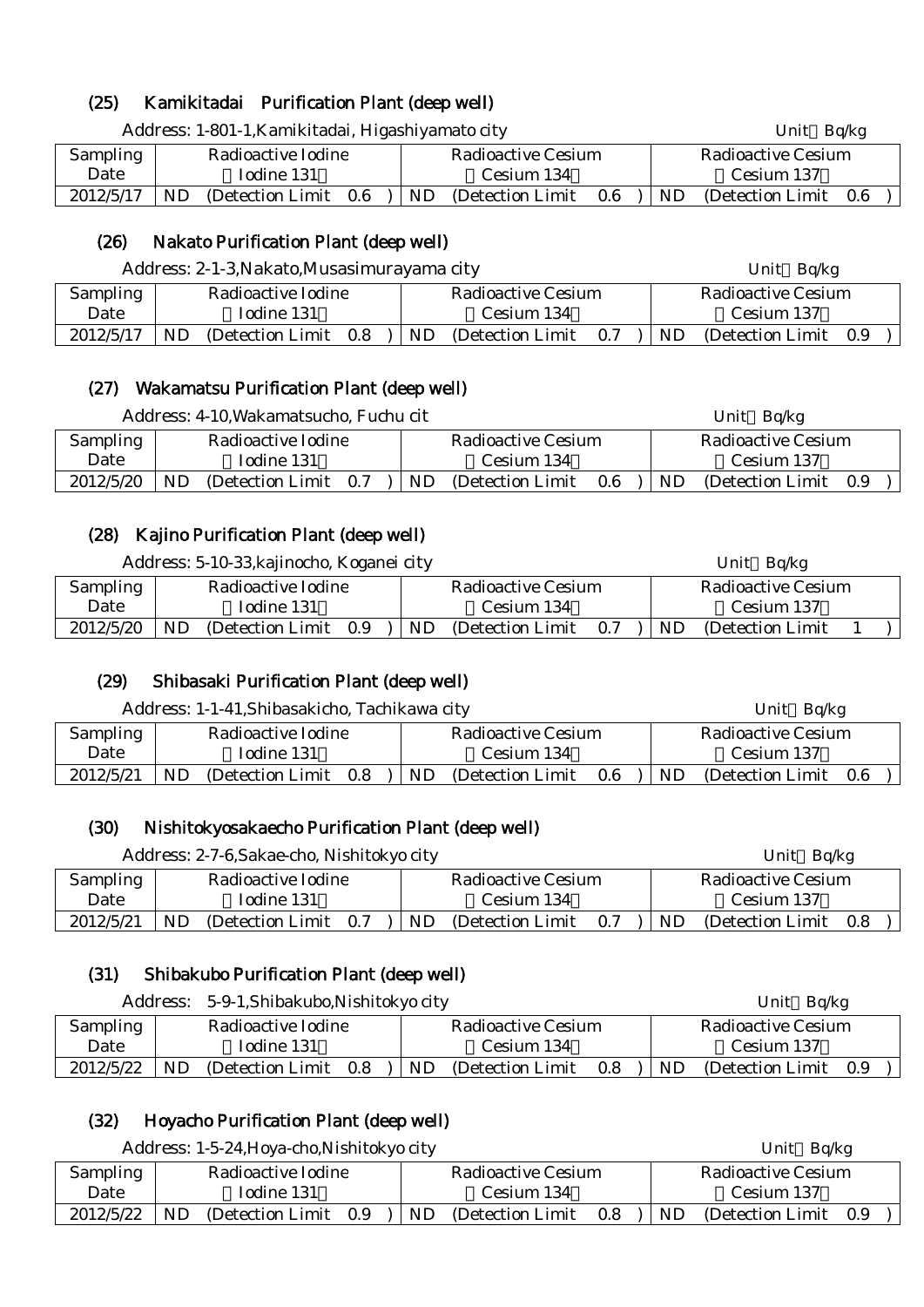## (33) Kokubunjikitamachidaini Purification Plant (deep well)

|                        | Address: 4-1-51, Kitamachi, Kokubunji city |                                 | Unit $Bq/kg$                 |  |  |  |
|------------------------|--------------------------------------------|---------------------------------|------------------------------|--|--|--|
| Sampling               | Radioactive Iodine                         | <b>Radioactive Cesium</b>       | <b>Radioactive Cesium</b>    |  |  |  |
| Date                   | Iodine 131                                 | Cesium 134                      | Cesium 137                   |  |  |  |
| 2012/5/23<br><b>ND</b> | (Detection Limit 0.7)                      | ND.<br>(Detection Limit)<br>0.7 | ND.<br>(Detection Limit 0.7) |  |  |  |

#### (34) Higashikoigakubo Purification Plant (deep well)

|           | Address: 2-5-8, Higashikoigakubo, Kokubunji city |                                       | Unit Bq/kg                     |  |  |  |
|-----------|--------------------------------------------------|---------------------------------------|--------------------------------|--|--|--|
| Sampling  | Radioactive Iodine                               | Radioactive Cesium                    | Radioactive Cesium             |  |  |  |
| Date      | Iodine 131                                       | Cesium 134                            | Cesium 137                     |  |  |  |
| 2012/5/23 | ND.<br>(Detection Limit 0.7)                     | <b>ND</b><br>(Detection Limit)<br>0.7 | ND<br>(Detection Limit)<br>0.7 |  |  |  |

#### (35) Omaru Purification Plant (deep well)

|           | Address: 760, Omaru, Inagi city | Unit Bq/kg                      |                                 |  |  |
|-----------|---------------------------------|---------------------------------|---------------------------------|--|--|
| Sampling  | Radioactive Iodine              | Radioactive Cesium              | Radioactive Cesium              |  |  |
| Date      | Iodine 131                      | Cesium 134                      | Cesium 137                      |  |  |
| 2012/5/24 | ND<br>(Detection Limit)<br>0.8  | (Detection Limit)<br>0.9<br>ND. | ND.<br>(Detection Limit)<br>0.8 |  |  |

## (36) Sakahama Purification Plant (deep well)

| Address: 816, Sakahama, Inagi city |            |                    |     |                    | Unit Bq/kg        |     |     |                           |  |  |  |
|------------------------------------|------------|--------------------|-----|--------------------|-------------------|-----|-----|---------------------------|--|--|--|
| <b>Sampling</b>                    |            | Radioactive Iodine |     | Radioactive Cesium |                   |     |     | <b>Radioactive Cesium</b> |  |  |  |
| Date                               | Iodine 131 |                    |     |                    | Cesium 134        |     |     | Cesium 137                |  |  |  |
| 2012/5/24                          | ND.        | (Detection Limit)  | 0.8 | ND.                | (Detection Limit) | 0.8 | ND. | (Detection Limit 0.7)     |  |  |  |

#### (37) Senkawa Purification Plant (deep well)

|                 |            | Address: 3-6, Senkawa, Chofu city |         |                    |                   |     |     | Bg/kg<br>Unit      |     |  |  |
|-----------------|------------|-----------------------------------|---------|--------------------|-------------------|-----|-----|--------------------|-----|--|--|
| <b>Sampling</b> |            | Radioactive Iodine                |         | Radioactive Cesium |                   |     |     | Radioactive Cesium |     |  |  |
| Date            | Iodine 131 |                                   |         |                    | Cesium 134        |     |     | Cesium 137         |     |  |  |
| 2012/5/27       | ND         | (Detection Limit)                 | $0.8\,$ | ND.                | (Detection Limit) | 0.7 | ND. | (Detection Limit)  | 0.8 |  |  |

#### (38) Misawa Purification Plant (deep well)

Address: 1-19-1, Misawa, Hino city Unit Bq/kg

| Sampling  | Radioactive Iodine                    |            | Radioactive Cesium |                   | Radioactive Cesium |     |                       |  |  |
|-----------|---------------------------------------|------------|--------------------|-------------------|--------------------|-----|-----------------------|--|--|
| Date      | Iodine 131                            | Cesium 134 |                    |                   | Cesium 137         |     |                       |  |  |
| 2012/5/27 | <b>ND</b><br>0.6<br>(Detection Limit) |            | ND.                | (Detection Limit) | 0.5                | ND. | (Detection Limit 0.8) |  |  |

#### (39) Takinosawa Purification Plant(deep well)

| Address: 2-7-7, Asahi-cho, Machida city |                    |                   |                    | Ba/kg<br>Unit |                   |                    |    |                   |     |  |
|-----------------------------------------|--------------------|-------------------|--------------------|---------------|-------------------|--------------------|----|-------------------|-----|--|
| Sampling                                | Radioactive Iodine |                   | Radioactive Cesium |               |                   | Radioactive Cesium |    |                   |     |  |
| Date                                    |                    | Iodine 131        |                    |               | Cesium 134        |                    |    | Cesium 137        |     |  |
| 2012/5/29                               | ND                 | (Detection Limit) | 0.8                | ND.           | (Detection Limit) | 0.8                | ND | (Detection Limit) | 0.9 |  |

## (40) Haramachida Purification Plant (deep well)

|                 | Address: 5-13-3, Haramachida, Machida city | Bq/kg<br>Unit                         |                                       |  |  |
|-----------------|--------------------------------------------|---------------------------------------|---------------------------------------|--|--|
| <b>Sampling</b> | Radioactive Iodine                         | Radioactive Cesium                    | Radioactive Cesium                    |  |  |
| Date            | Iodine 131                                 | Cesium 134                            | Cesium 137                            |  |  |
| 2012/5/29       | ND<br>(Detection Limit)<br>0.8             | <b>ND</b><br>0.9<br>(Detection Limit) | <b>ND</b><br>(Detection Limit)<br>0.9 |  |  |